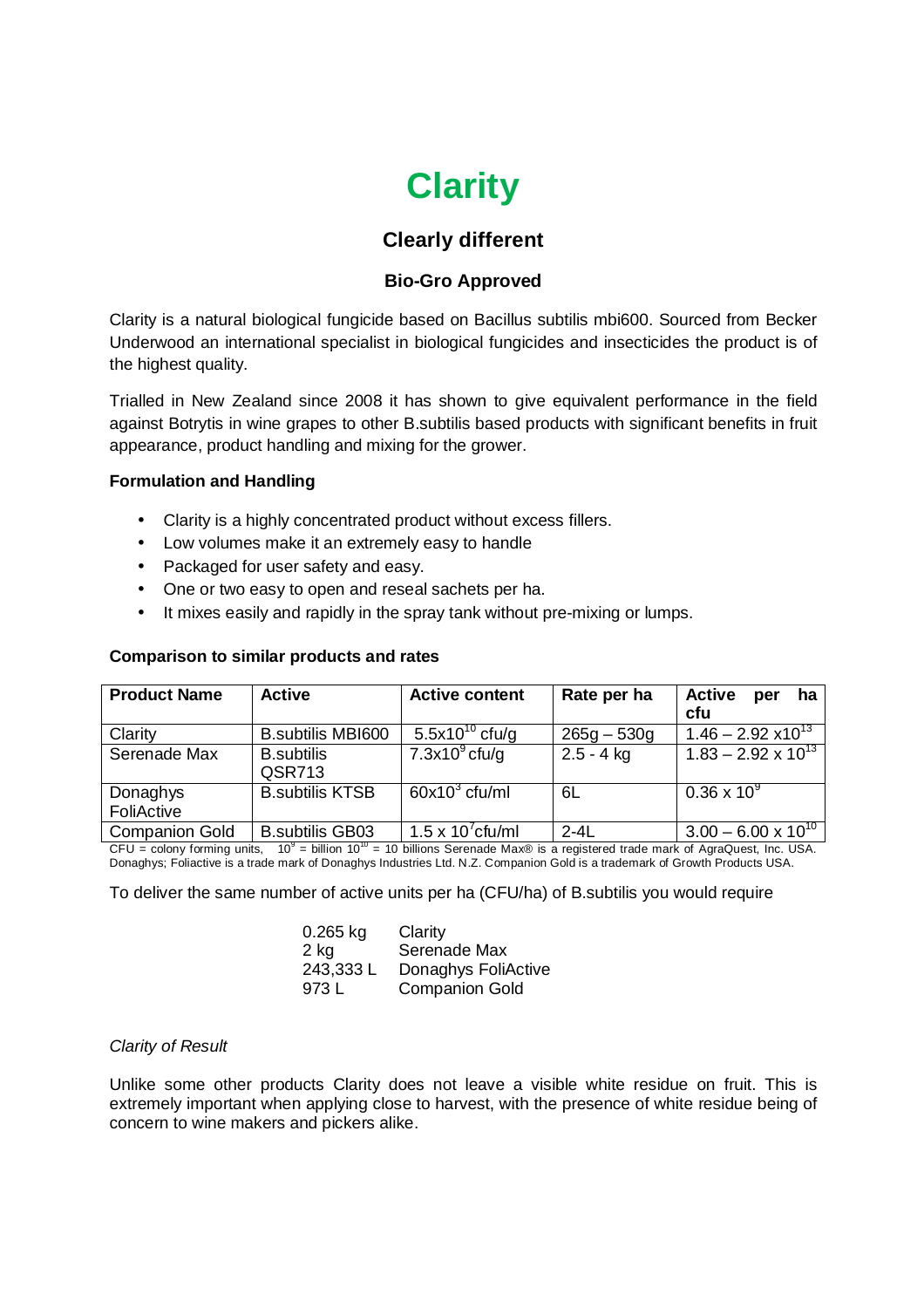#### **Efficacy Trials in N.Z.**

Two years of trials in the Hawkes Bay have been completed comparing Clarity to other products for late season botrytis control.



Trial conducted by Agrivet (Geelen), Chardonnay, Te Mata Mangateretere Road, Havelock North



Trial conducted by Agrivet (Geelen), Chardonnay, St Georges Road, Havelock North

2009 – At no time was any significant difference recorded between treatments. Trends suggest the 200g Clarity rate followed the same pattern as the 4kg Serenade Max treatment.